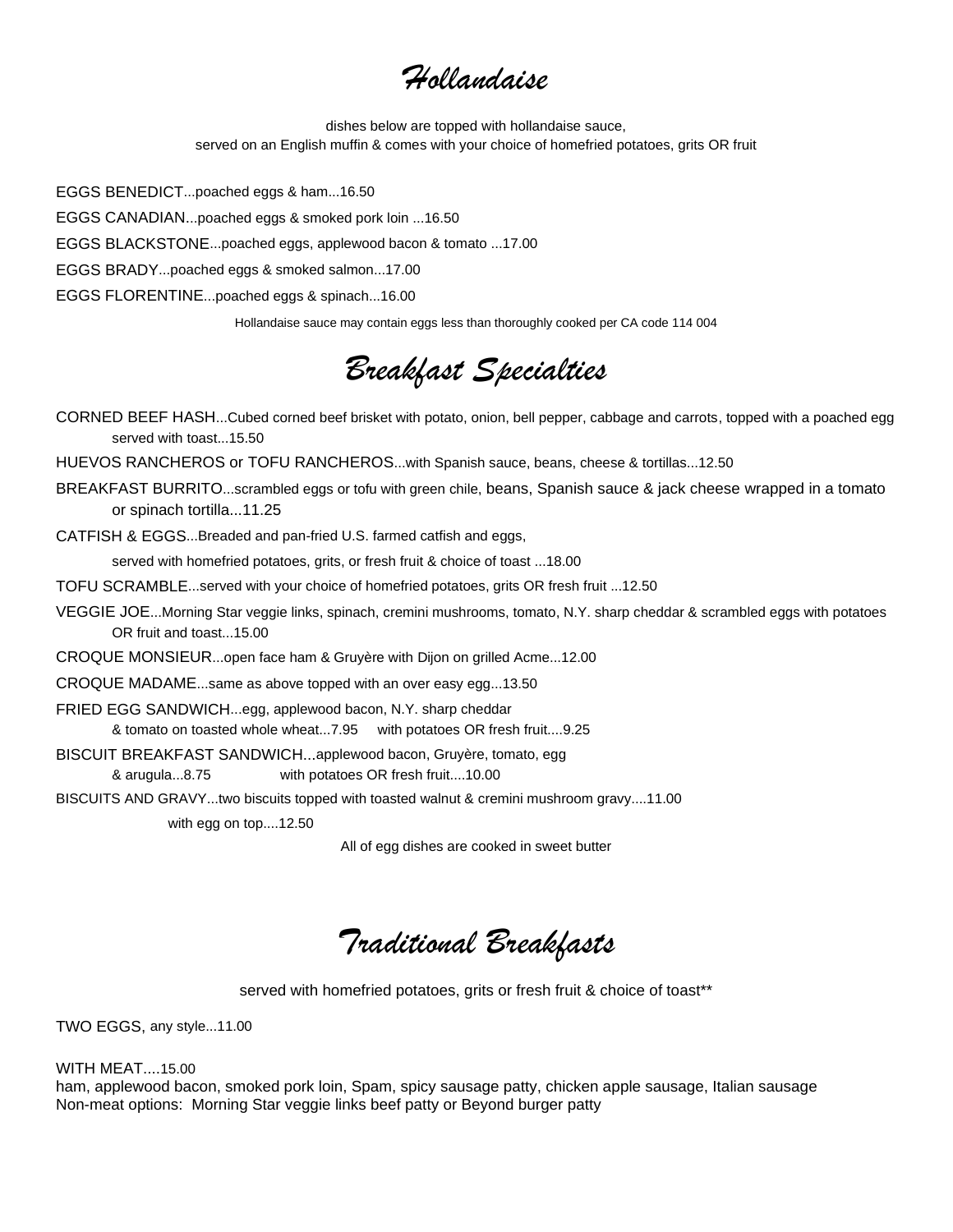*Scrambles*

served with homefried potatoes, grits OR fresh fruit & choice of toast\*\*

LOX, SAUTÉED RED ONIONS & SCRAMBLED EGGS...16.50 CHORIZO, GREEN ONIONS & SCRAMBLED EGGS...14.50 N.Y. SHARP CHEDDAR, GREEN ONIONS & SCRAMBLED EGGS...13.50 GREEN CHILE, N.Y. SHARP CHEDDAR & SCRAMBLED EGGS...14.50 HOT LINKS, RED BELL, SHARP CHEDDAR & SCRAMBLED EGGS...16.50 THREE SCRAMBLED EGG WHITES...12.00

*Omelettes*

served with homefried potatoes, grits OR fresh fruit & choice of toast\*\* (egg white omelette...add \$1.50)

N.Y. SHARP CHEDDAR...13.50 CRAB & JACK...19.75 SMOKED SALMON & CREAM CHEESE...17.00 GREEN CHILE, CRIMINI MUSHROOM & JACK...17.00 CHICKEN, AVOCADO & JACK...17.50 CHICKEN, GUACAMOLE & JACK...17.75 CRIMINI MUSHROOM, TOMATO, GREEN ONION & JACK...17.00 APPLEWOOD BACON & N.Y. SHARP CHEDDAR...16.00 CRIMINI MUSHROOM & N.Y. SHARP CHEDDAR...14.50 PORTABELLO MUSHROOM & GOAT CHEESE...17.00 GUACAMOLE & JACK...15.00 HAM, AVOCADO & N.Y. SHARP CHEDDAR...17.50 GREEN CHILE, APPLEWOOD BACON & JACK...17.25 SPINACH, CRIMINI MUSHROOM & JACK...16.00 CRIMINI MUSHROOM, AVOCADO, BACON & JACK...19.00 CHICKEN, CRIMINI MUSHROOM & JACK...17.00 CRIMINI MUSHROOM, HAM, GREEN ONION, & JACK...17.00

BUILD YOUR OWN: Plain omelette \$11 add:

applewood smoked bacon, Taylor hot link, portobello mushrooms, Jarlsberg, Goat or Gruyere cheese...2.75 • chicken, Kalamata olive, guacamole, chorizo, avocado...2.50 • Cremini mushroom, spinach, Spanish sauce, feta or cheddar cheese, ham or green chile...2.00 • tomato, black olives, red bell pepper, jack or cream cheese...1.50 • green onions...0.50 • smoked salmon...5.00 • crab...8.00

\*\*TOAST… White, wheat, rye, sourdough or Acme Bakery sour Levain …. ADD 50¢ for Thomas' English muffin, Raisin, Mama's daily homemade muffin, scone, biscuit, or gluten free bread.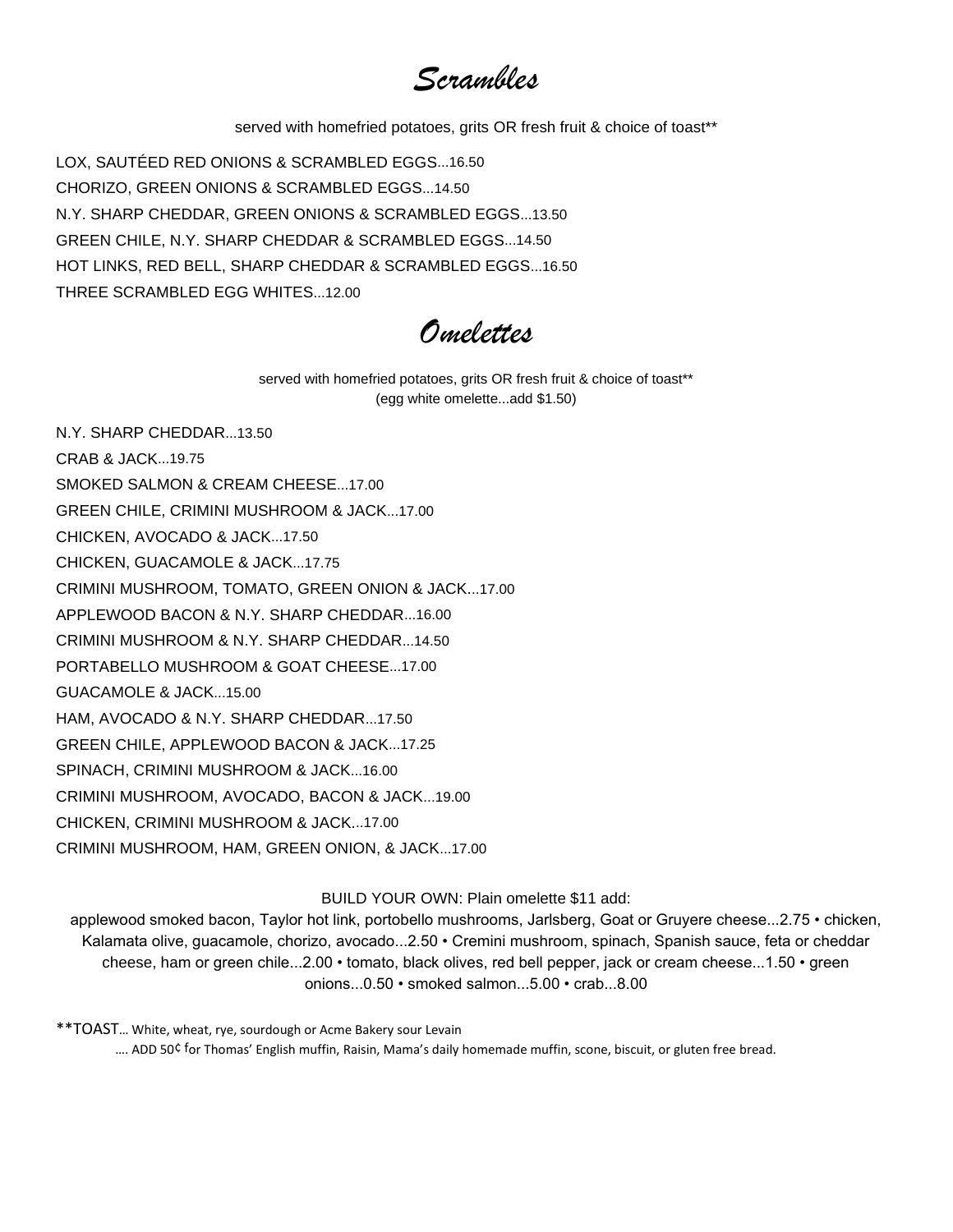*Frittatas*

served with homefried potatoes, grits OR fresh fruit & choice of toast\*\*

ITALIAN SAUSAGE, ZUCCHINI & PARMESAN CHEESE … 16.50 KALAMATA OLIVE, ROASTED RED BELL PEPPER & GOAT CHEESE … 18.00 APPLEWOOD BACON, TOMATO & CHEDDAR … 17.00 PORTOBELLO & CRIMINI MUSHROOM, GREEN ONION & PARMESAN … 18.00

\*\*TOAST… White, wheat, rye, sourdough or Acme Bakery sour Levain …. ADD 50¢ for Thomas' English muffin, Raisin, Mama's daily homemade muffin, scone, biscuit, or gluten free bread.

## *Sweet Sensations*

BUTTERMILK PANCAKES...8.50 short stack...7.00 PANCAKE COMBO...short stack of pancakes, 1 egg & 2 slices applewood bacon...12.50 WAFFLE...8.00 with fresh fruit cup...12.00 WAFFLE COMBO… One waffle, 1 egg & 2 slices applewood bacon...13.50 CHALLAH ORANGE FRENCH TOAST...10.00 with fresh strawberries...12.50 FRENCH TOAST COMBO…2 pieces of French toast, 1 egg & 2 slices applewood bacon...13.50 Substitute Chicken apple sausage, spicey sausage patty, Hot links or mild Italian sausage…2.50  $\sim$  2 oz. 100% maple syrup add 2.00  $\sim$ 

*Grains & Fruits*

OATMEAL...with raisins, walnuts & bananas (available weekdays only till 11:30) ...7.25 FRESH BERRIES & BANANAS with yogurt...7.25 MAMA'S GRANOLA...5.75, with berries and bananas...8.00 FRESH SEASONAL FRUIT CUP...6.00

*Side Orders*

MEATS applewood bacon, smoked pork loin, ham, Spam, spicy sausage patty, chicken apple sausage, Italian sausage, beef patty or chicken breast....6.00 U.S. farmed catfish....7.25 Morning Star veggie links or Beyond burger patty....5.00

HOMEFRIED POTATOES with sour cream

large...6.95 small...5.25

BLACK BEANS with red onions & sour cream Bowl...5.00 Cup...3.25

GRITS Bowl...5.00 Cup...3.25

Bowl with N.Y. sharp cheddar...6.25, with ham & cheddar....8.25

HOMEMADE MUFFIN or SCONE or THOMAS' ENGLISH MUFFIN or RAISIN or GLUTEN FREE...3.95

BISCUIT or TOAST...2.75

EGGS one...3.50 two...4.95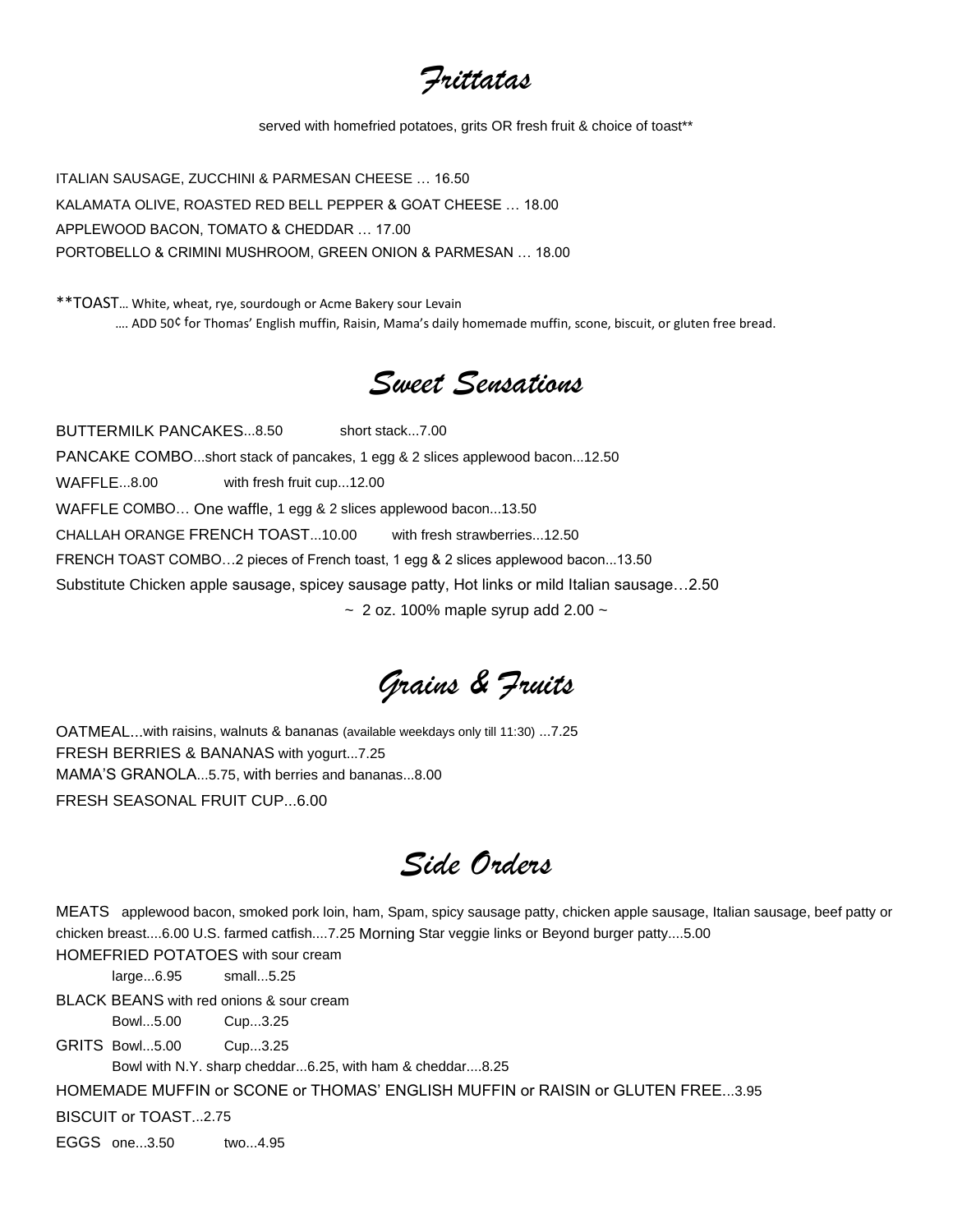# *Sandwiches & Burgers*

### Weekdays Only

Served with choice of potatoes, fruit, OR salad

DAGWOOD...applewood bacon, lettuce, tomato, avocado, chicken, olives, green chile, cremini mushrooms, jack cheese, N.Y. sharp cheddar, green onion, mayo and a fried egg on grilled white...17.75

PORTABELLO...portobello mushroom, goat cheese, roasted red bell pepper & spinach on toasted Acme sourdough...13.50

REUBEN...thin sliced corned beef with Jarlsberg cheese, sauerkraut & Russian dressing on grilled rye...15.00

CHICKEN...grilled chicken breast, avocado & tomato on toasted Acme ...15.00

AVOCADO & JARLSBERG...Jarlsberg cheese, tomato & avocado on grilled whole wheat...12.00

CRAB...sautéed Dungeness crab & jack cheese on grilled sourdough...18.00

TURKEY CLUB...Diestel smoked turkey, applewood bacon, lettuce and tomato, on toasted sourdough...15.00

B.L.T... three slices applewood bacon, lettuce & tomato on grilled sourdough...12.00

CATFISH SANDWICH...sautéed U.S. farmed catfish and coleslaw on a Brioche bun with tartar sauce...16.00

GRILLED CHEESE...N.Y. cheddar, Gruyère & tomato on Acme...10.00

HAMBURGER 1/3 lb. beef patty or Beyond Burger with lettuce, tomato & red onion...13.50

add: cremini mushroom or N Y sharp cheddar ...2.00 applewood bacon...3.00

avocado…2.50

PATTY MELT...1/3 lb. beef patty, N.Y. sharp cheddar & grilled red onions on grilled rye...15.00

RANCHERO BURGER...open face ground beef patty with spicy Spanish sauce & jack cheese...14.00

# *Salads & Soups*

CAESAR SALAD...with garlic toast...9.00 with grilled chicken breast...12.00

GREEK SALAD...mixed greens, feta cheese, kalamata & black olives, tomato & red onion...10.00 SPINACH SALAD...with applewood bacon, poached egg, tomato, Jarlsberg & red onion...11.25 GRILLED CHICKEN SALAD...mixed greens, grilled chicken breast, mushrooms, tomato, capers & red onion...12.50 MIXED GREEN SALAD...5.00 HOMEMADE SOUP... cup...4.85 bowl...6.25 BOWL of SOUP & GREEN SALAD...with Acme levain...10.75